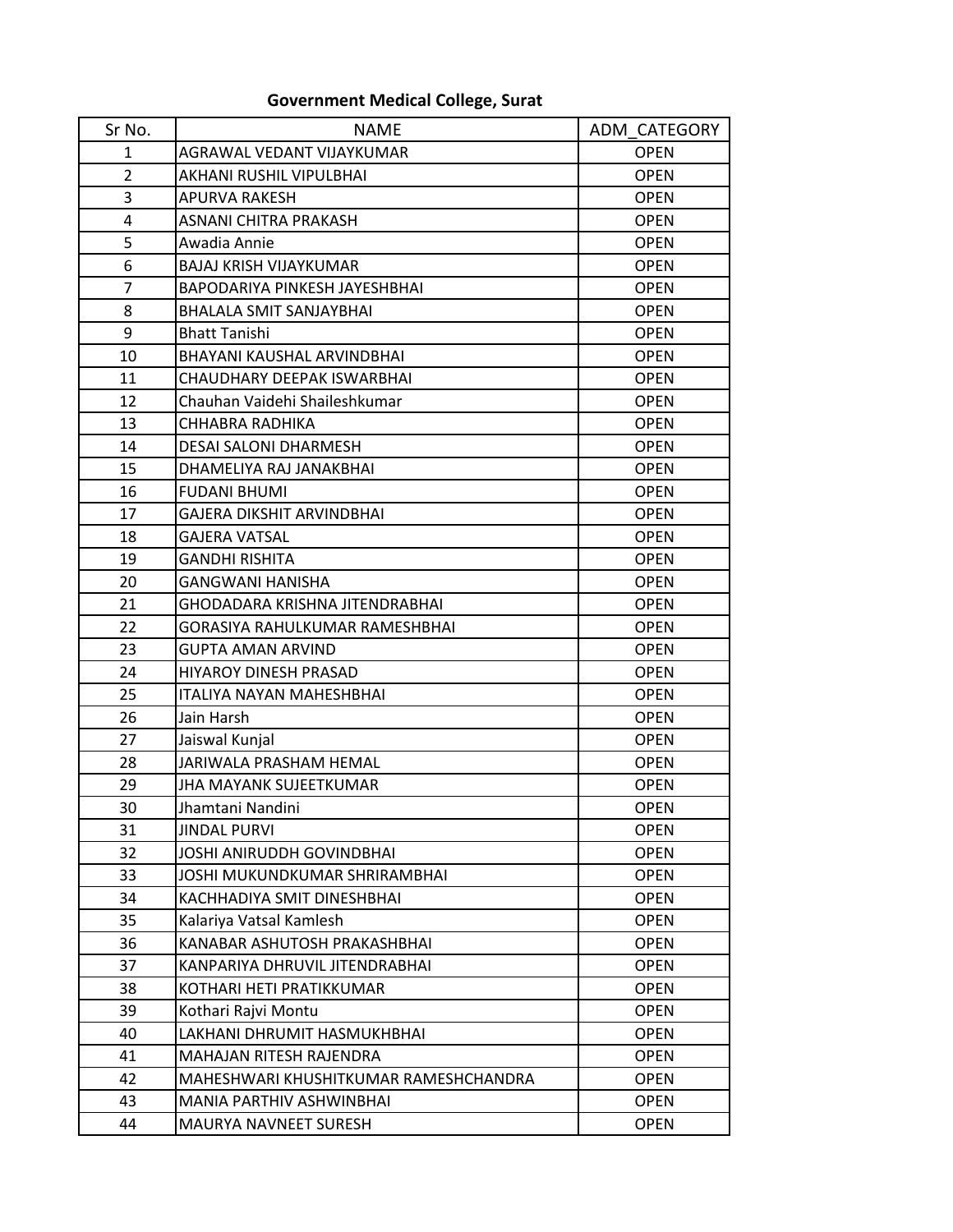| 45 | Mavani Om Pravinbhai            | <b>OPEN</b> |
|----|---------------------------------|-------------|
| 46 | MAVANI TRUSHITKUMAR DAMAJIBHAI  | <b>OPEN</b> |
| 47 | MODI RITIKA GIRISHKUMAR         | <b>OPEN</b> |
| 48 | <b>NAKRANI RAJ</b>              | <b>OPEN</b> |
| 49 | Nandwani Nishtha Subhashchandra | <b>OPEN</b> |
| 50 | NAVADIYA JASH                   | <b>OPEN</b> |
| 51 | <b>OOR VAYLA</b>                | <b>OPEN</b> |
| 52 | <b>PAL SEJAL HARIVILAS</b>      | <b>OPEN</b> |
| 53 | PANDEY NIRANJAN ANJANIKUMAR     | <b>OPEN</b> |
| 54 | PANDEY SAURABH GYANDATT         | <b>OPEN</b> |
| 55 | PANWALA JENIL ALPESHKUMAR       | <b>OPEN</b> |
| 56 | PARIHAR KHUSHI SHIVENDRASING    | <b>OPEN</b> |
| 57 | Parikh Neel                     | <b>OPEN</b> |
| 58 | <b>PARMAR SHLOKA</b>            | <b>OPEN</b> |
| 59 | PATEL AASTHA H                  | <b>OPEN</b> |
| 60 | PATEL AASTHA NATVARLAL          | <b>OPEN</b> |
| 61 | <b>PATEL DEV SHAILESHBHAI</b>   | <b>OPEN</b> |
| 62 | PATEL DEVKUMAR HASMUKHBHAI      | <b>OPEN</b> |
| 63 | PATEL DHRUVIN KAUSHIKKUMAR      | <b>OPEN</b> |
| 64 | PATEL DISHANT SURESHBHAI        | <b>OPEN</b> |
| 65 | PATEL HARSH BHARATBHAI          | <b>OPEN</b> |
| 66 | PATEL HARSH DILIPKUMAR          | <b>OPEN</b> |
| 67 | Patel Het Niraj                 | <b>OPEN</b> |
| 68 | PATEL HIT BHAVANBHAI            | <b>OPEN</b> |
| 69 | PATEL ISHAN NATVARLAL           | <b>OPEN</b> |
| 70 | PATEL ISHANI DIPAK              | <b>OPEN</b> |
| 71 | PATEL JAINEEL SANJAYKUMAR       | <b>OPEN</b> |
| 72 | PATEL JAYDEEP PARESHBHAI        | <b>OPEN</b> |
| 73 | PATEL KAVYA BIPINKUMAR          | <b>OPEN</b> |
| 74 | PATEL KEVIN RAJESHBHAI          | <b>OPEN</b> |
| 75 | PATEL KHUSHI BHARATBHAI         | <b>OPEN</b> |
| 76 | Patel Krish Hitesh              | <b>OPEN</b> |
| 77 | <b>PATEL MANANSHI</b>           | <b>OPEN</b> |
| 78 | PATEL MATANGI JIGNESH           | <b>OPEN</b> |
| 79 | PATEL MEETKUMAR RAJENDRABHAI    | <b>OPEN</b> |
| 80 | PATEL MRUNJ BHAVINKUMAR         | <b>OPEN</b> |
| 81 | <b>Patel Neens</b>              | <b>OPEN</b> |
| 82 | <b>PATEL NISARG</b>             | <b>OPEN</b> |
| 83 | <b>PATEL NIYATI</b>             | <b>OPEN</b> |
| 84 | <b>PATEL PREMAL</b>             | <b>OPEN</b> |
| 85 | <b>PATEL RAJ</b>                | <b>OPEN</b> |
| 86 | PATEL SAKSHI SANJAYBHAI         | <b>OPEN</b> |
| 87 | Patel Shiv Manishkumar          | <b>OPEN</b> |
| 88 | PATEL TVISHA MANISH             | <b>OPEN</b> |
| 89 | PATEL YASH MAHESHKUMAR          | <b>OPEN</b> |
| 90 | PATEL YASH PRAKASHKUMAR         | <b>OPEN</b> |
| 91 | PATELWALA RAJ HIMANSHUBHAI      | <b>OPEN</b> |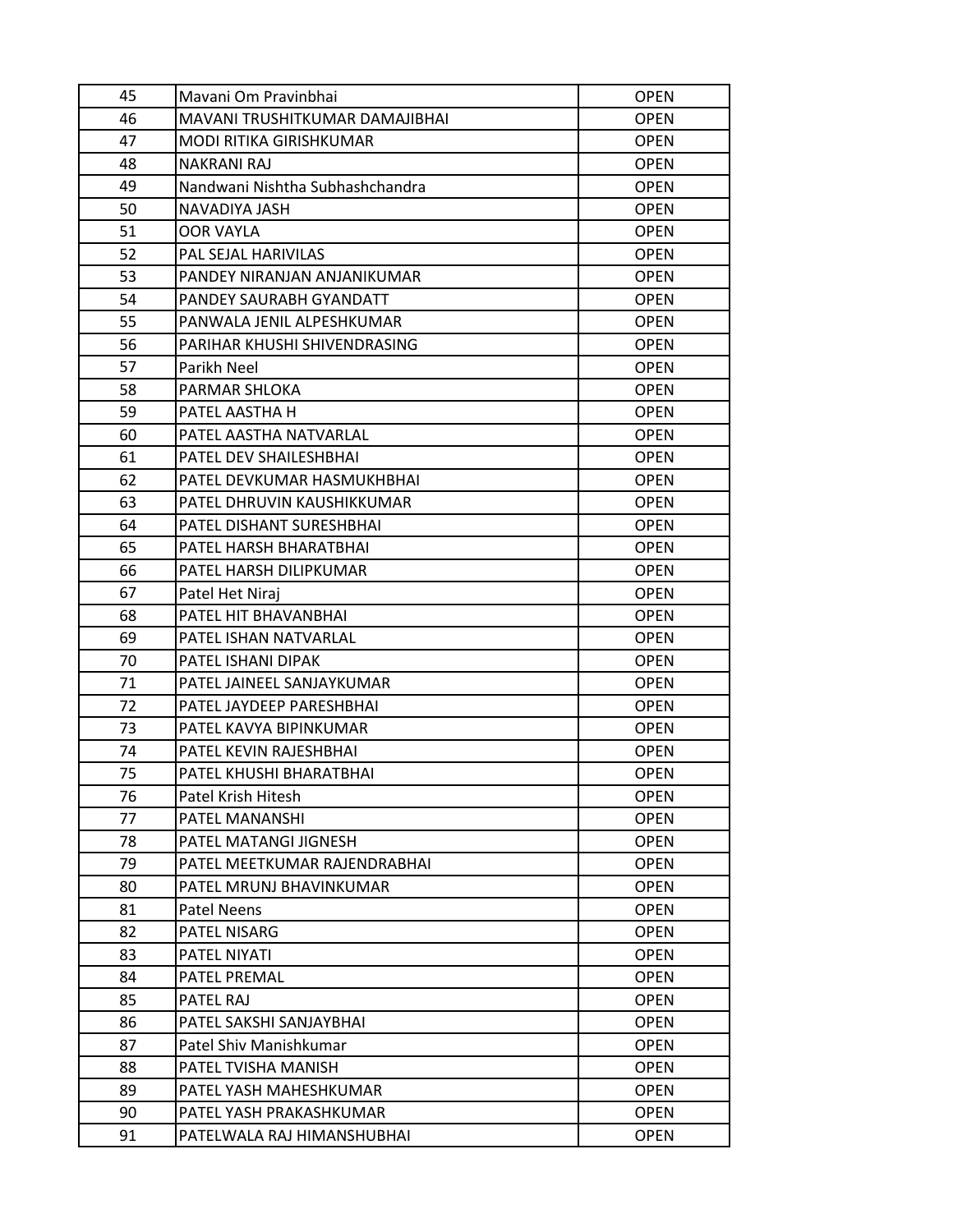| 92  | PRAJAPATI PARASKUMAR SANJAYKUMAR  | <b>OPEN</b> |
|-----|-----------------------------------|-------------|
| 93  | Presswala Parth Jatin             | <b>OPEN</b> |
| 94  | PUJARA DEV JIGNESH                | <b>OPEN</b> |
| 95  | PUKLE VIJAY SANJAYKUMAR           | <b>OPEN</b> |
| 96  | RAJPUROHIT SAKSHI                 | <b>OPEN</b> |
| 97  | RAJPUT VISHALSINGH RAJKUMAR       | <b>OPEN</b> |
| 98  | RAMYA S BABU                      | <b>OPEN</b> |
| 99  | <b>RUCHIKA</b>                    | <b>OPEN</b> |
| 100 | Sakshi                            | <b>OPEN</b> |
| 101 | Samsukha Riya                     | <b>OPEN</b> |
| 102 | SANGANI URVIK VITTHALBHAI         | <b>OPEN</b> |
| 103 | SAVALIYA KHUSHI PRAFULBHAI        | <b>OPEN</b> |
| 104 | SENGHANI AAYUSHI BHARATKUMAR      | <b>OPEN</b> |
| 105 | Shah Aaryan Pragnesh              | <b>OPEN</b> |
| 106 | <b>SHAH DEV</b>                   | <b>OPEN</b> |
| 107 | <b>SHAH MEGHAN</b>                | <b>OPEN</b> |
| 108 | SHAH NANDAN VIVEKBHAI             | <b>OPEN</b> |
| 109 | <b>SHAH PRACHI KETAN</b>          | <b>OPEN</b> |
| 110 | Sharma Pranav Shirish             | <b>OPEN</b> |
| 111 | SHARMA ROHIT RAMAVTAR             | <b>OPEN</b> |
| 112 | SHEIKH AHMAD FAKHRUDDIN AHMAD     | <b>OPEN</b> |
| 113 | Sheth Atharva Niraj               | <b>OPEN</b> |
| 114 | SHREYA THIAGARAJAN                | <b>OPEN</b> |
| 115 | <b>SHRUTI KUMARI</b>              | <b>OPEN</b> |
| 116 | SINGH PARTH YOGENDRA              | <b>OPEN</b> |
| 117 | <b>SINGH SHIVAMKUMAR</b>          | <b>OPEN</b> |
| 118 | SOJITRA PRAGATIBEN JAGDISHBHAI    | <b>OPEN</b> |
| 119 | SONI JAYMEET BHARAT               | <b>OPEN</b> |
| 120 | SONI MOHITBHAI JITENDRABHAI       | <b>OPEN</b> |
| 121 | SREELEKSHMI.S                     | <b>OPEN</b> |
| 122 | TAILOR MONIKA JEEVRAJ             | <b>OPEN</b> |
| 123 | TALATI DURVA SACHINBHAI           | <b>OPEN</b> |
| 124 | TANDEL ADITYA SANJAYKUMAR         | <b>OPEN</b> |
| 125 | TANDEL SAHILKUMAR RAJESHKUMAR     | <b>OPEN</b> |
| 126 | Tushar Satya Prakash              | <b>OPEN</b> |
| 127 | UNDHAD KELVIN HARESHBHAI          | <b>OPEN</b> |
| 128 | VADALIYA JEEL ARVINDBHAI          | <b>OPEN</b> |
| 129 | VAGHANI KRINA ASHOKBHAI           | <b>OPEN</b> |
| 130 | Vasavada Abhir Apurva             | <b>OPEN</b> |
| 131 | <b>VIRANI DEV RASIKLAL</b>        | <b>OPEN</b> |
| 132 | VRUNDA                            | <b>OPEN</b> |
| 133 | Yashita                           | <b>OPEN</b> |
| 134 | Chauhan Krishna Dharmendrasinh    | OPEN-PH     |
| 135 | DESAI PARVA SAMIR                 | OPEN-PH     |
| 136 | RUPARELIYA NIKHILKUMAR NILESHBHAI | OPEN-PH     |
| 137 | VAGHANI SLOUNI MANOJBHAI          | OPEN-PH     |
| 138 | ACHARYA SHRADDHA RAJESHKUMAR      | SC.         |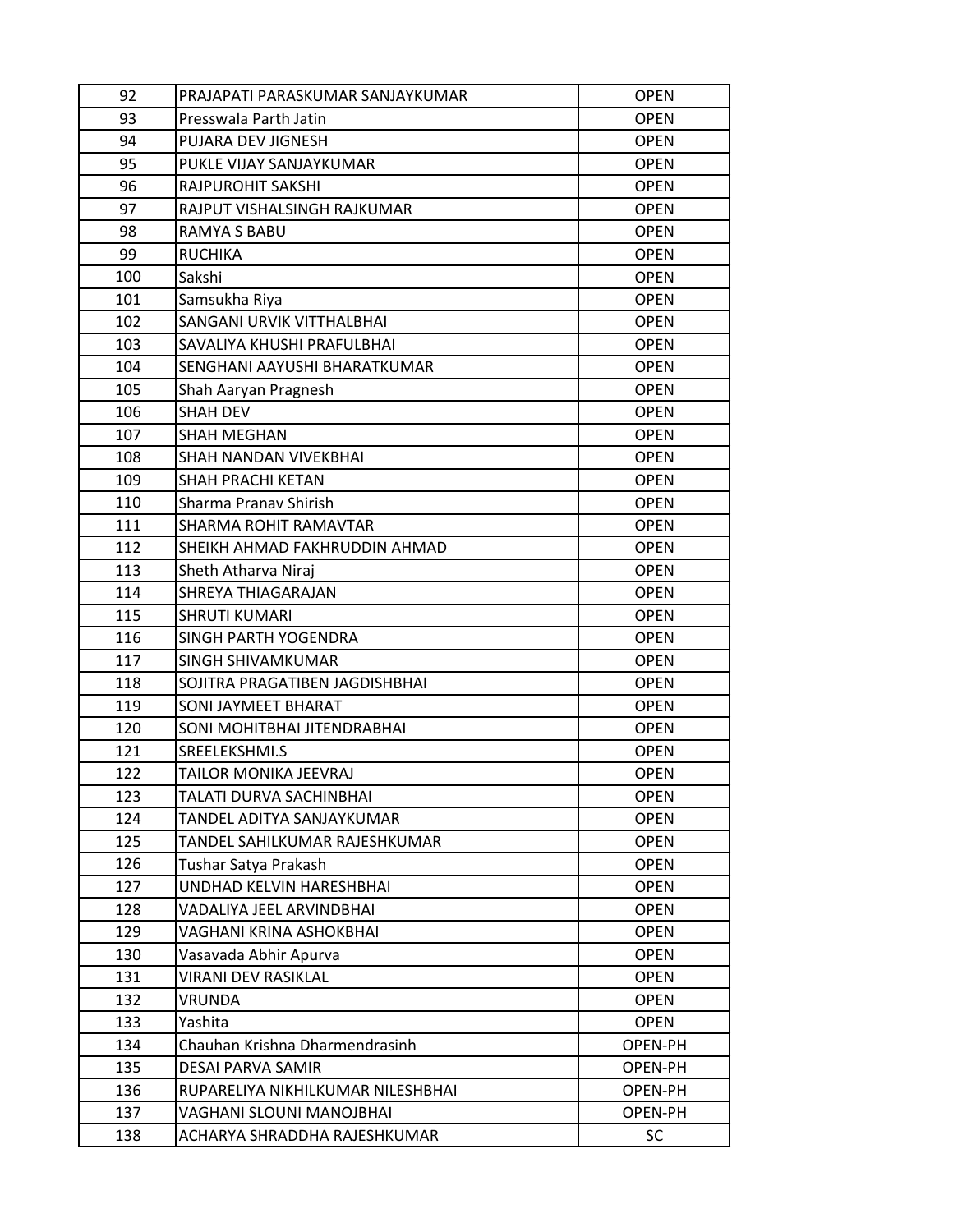| 139 | Bajranga Ram                       | SC          |
|-----|------------------------------------|-------------|
| 140 | CHANCHIYA PRATHAM KAMAL            | <b>SC</b>   |
| 141 | DIVAKAR JINAL KIRANBHAI            | <b>SC</b>   |
| 142 | GOHIL AVANIBEN HIRABHAI            | <b>SC</b>   |
| 143 | Jatoliya Gautam                    | <b>SC</b>   |
| 144 | Kotiya Kanak                       | <b>SC</b>   |
| 145 | PARIKH DHRUVKUMAR NARESHBHAI       | <b>SC</b>   |
| 146 | PARMAR HARSH                       | <b>SC</b>   |
| 147 | PARMAR JINAL                       | <b>SC</b>   |
| 148 | PARMAR PRACHI CHANDUBHAI           | <b>SC</b>   |
| 149 | PATEL NAISARGI PURUSHOTTAMBHAI     | <b>SC</b>   |
| 150 | PRIYADARSHI PARIL BIPINKUMAR       | <b>SC</b>   |
| 151 | Sarkate Dev Ranjitbhai             | <b>SC</b>   |
| 152 | SHAH PARSHWA NILESHKUMAR           | <b>SC</b>   |
| 153 | SOLANKI SMIT SURESHKUMAR           | SC          |
| 154 | SONA SHRUTI PRAVINKUMAR            | <b>SC</b>   |
| 155 | VANKAR UMANGKUMAR DILIPBHAI        | <b>SC</b>   |
| 156 | WAGHELA PRIYANSHU JAGDISHBHAI      | <b>SC</b>   |
| 157 | AHIR HARSH RAJESHKUMAR             | <b>SEBC</b> |
| 158 | AHIR VIBHUTI LALJIBHAI             | <b>SEBC</b> |
| 159 | <b>BALDANIYA BHAUTIK DHIRUBHAI</b> | <b>SEBC</b> |
| 160 | BALDANIYA JEEL NARESHBHAI          | <b>SEBC</b> |
| 161 | BAMBHANIYA SAGAR BABUBHAI          | <b>SEBC</b> |
| 162 | BARAIYA GAURAVKUMAR BHARATBHAI     | <b>SEBC</b> |
| 163 | BHAMBHANA BANSI                    | <b>SEBC</b> |
| 164 | <b>BHARAT</b>                      | <b>SEBC</b> |
| 165 | CHAPATWALA VISHWA GAURANG          | <b>SEBC</b> |
| 166 | CHAUDHARI ASHISH                   | <b>SEBC</b> |
| 167 | CHAUDHARI DHRUV RAMJIBHAI          | <b>SEBC</b> |
| 168 | CHAUDHARY KIRAN MASHARUBHAI        | <b>SEBC</b> |
| 169 | CHAUDHARY MAHENDRAKUMAR SURESHBHAI | <b>SEBC</b> |
| 170 | CHAUDHARY VRAJ MAGANBHAI           | <b>SEBC</b> |
| 171 | DESAI KAUSHALBHAI PRAVINBHAI       | <b>SEBC</b> |
| 172 | DHOTIJOTAWALA DIYA HARSHAD         | <b>SEBC</b> |
| 173 | DODIYA JENISH SURESHBHAI           | <b>SEBC</b> |
| 174 | GHEEWALA SANJAY JATINKUMAR         | <b>SEBC</b> |
| 175 | HADIYA VIVEK RATIBHAI              | <b>SEBC</b> |
| 176 | <b>KAKLOTAR PARTH DINESHBHAI</b>   | <b>SEBC</b> |
| 177 | KALSARIYA ALPESHBHAI BHOLABHAI     | <b>SEBC</b> |
| 178 | KALSARIYA RUTVIK LALJIBHAI         | <b>SEBC</b> |
| 179 | KAVAD ASHISHKUMAR KANUBHAI         | <b>SEBC</b> |
| 180 | KAVAD JAYADIP MANUBHAI             | <b>SEBC</b> |
| 181 | KHOLWADWALA PRATHAM                | <b>SEBC</b> |
| 182 | KOTAR MIRAJBHAI BACHUBHAI          | <b>SEBC</b> |
| 183 | MAKAVANA MUKESH SADULBHAI          | <b>SEBC</b> |
| 184 | MARU JATINKUMAR PRADIPBHAI         | <b>SEBC</b> |
| 185 | MEHRA HELLY ASHWIN                 | <b>SEBC</b> |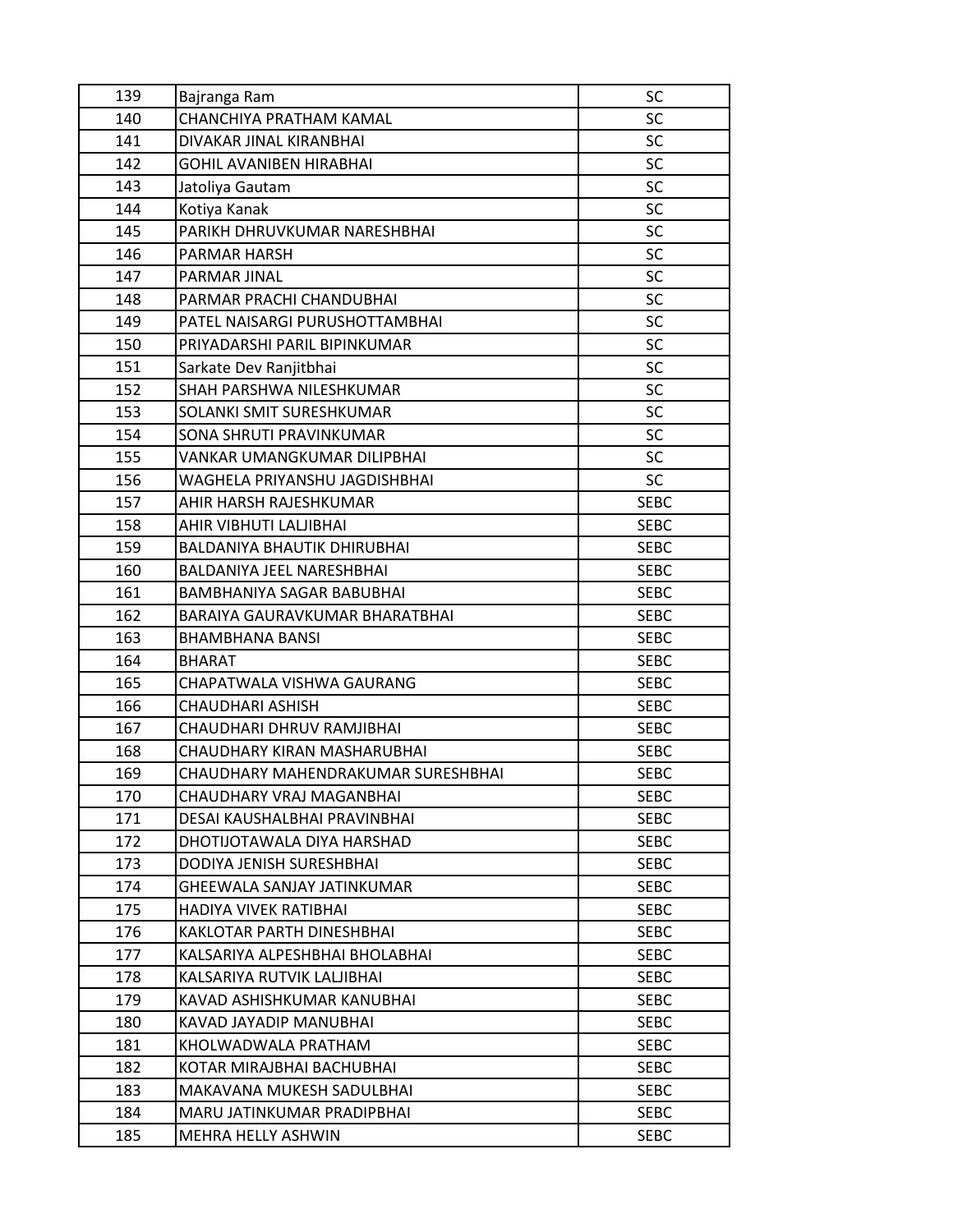| 186 | MISTRY MRUNALI YOGESHKUMAR            | <b>SEBC</b> |
|-----|---------------------------------------|-------------|
| 187 | MODH DHRUV BHARATKUMAR                | <b>SEBC</b> |
| 188 | MORKAR VIRAJ AJAYKUMAR                | <b>SEBC</b> |
| 189 | NAKUM HARDIK BHARATBHAI               | <b>SEBC</b> |
| 190 | PANCHAL DHRUV SURESHBHAI              | <b>SEBC</b> |
| 191 | PANCHAL HARSH VINAYKUMAR              | <b>SEBC</b> |
| 192 | PANCHAL JEEL RITESHBHAI               | <b>SEBC</b> |
| 193 | PANCHAL KUSH ASHWINBHAI               | <b>SEBC</b> |
| 194 | PANCHOLI JANVI RAJESHBHAI             | <b>SEBC</b> |
| 195 | PARMAR MAYUR BIPINBHAI                | <b>SEBC</b> |
| 196 | PATEL BADALKUMAR CHETANKUMAR          | <b>SEBC</b> |
| 197 | PATEL CHIRAG MAHESHBHAI               | <b>SEBC</b> |
| 198 | PATEL DHARMIKKUMAR HASMUKHBHAI        | <b>SEBC</b> |
| 199 | PATEL SMRUTI JAYESHBHAI               | <b>SEBC</b> |
| 200 | PATEL VISHWA VIMAL                    | <b>SEBC</b> |
| 201 | PRAJAPATI HETVI NITESHKUMAR           | <b>SEBC</b> |
| 202 | PRAJAPATI KARAN YOGESHKUMAR           | <b>SEBC</b> |
| 203 | PRAJAPATI NIKUNJ RAMESHBHAI           | <b>SEBC</b> |
| 204 | PRAJAPATI RAJKUMAR SANJAYBHAI         | <b>SEBC</b> |
| 205 | PRAJAPATI SHREYA RAJESHKUMAR          | <b>SEBC</b> |
| 206 | RATHOD ROHAN DHIRUBHAI                | <b>SEBC</b> |
| 207 | SENTA GHANSHYAM VALLABHBHAI           | <b>SEBC</b> |
| 208 | SENTA NIKUNJBHAI JIVRAJBHAI           | <b>SEBC</b> |
| 209 | SOLANKI HITESHSINH                    | <b>SEBC</b> |
| 210 | SUTHAR NARESHBHAI RAMABHAI            | <b>SEBC</b> |
| 211 | SUTHAR UJJVAL PRAMODCHANDRA           | <b>SEBC</b> |
| 212 | UNAGAR KARANKUMAR LALJIBHAI           | <b>SEBC</b> |
| 213 | VAGHELA KISHANBHAI HARJIBHAI          | <b>SEBC</b> |
| 214 | VALIYA RAHUL NARANBHAI                | <b>SEBC</b> |
| 215 | VAYAK KRUSHIKBHAI BHUPATBHAI          | <b>SEBC</b> |
| 216 | AHIR RITESHBHAI KHANDUBHAI            | <b>ST</b>   |
| 217 | AMALIYAR VIPULKUMAR ISHWARBHAI        | <b>ST</b>   |
| 218 | AYUSHI                                | <b>ST</b>   |
| 219 | BARIA AAKANKSHA PRATAPBHAI            | <b>ST</b>   |
| 220 | BHOYA RIYAKUMARI JAGDISHBHAI          | ST          |
| 221 | CHAUDHARI PRITIKUMARI KANUBHAI        | ST          |
| 222 | CHAUDHARI ROHANBHAI FATESINHBHAI      | <b>ST</b>   |
| 223 | CHAUDHARI RUTVI VINODBHAI             | <b>ST</b>   |
| 224 | DESAI PARTHKUMAR VINODBHAI            | ST          |
| 225 | <b>GAMAR SHARDULKUMAR CHAMPAKBHAI</b> | <b>ST</b>   |
| 226 | GAMIT ADITI BALUBHAI                  | <b>ST</b>   |
| 227 | GAMIT TEJASKUMAR BRIJESHBHAI          | ST          |
| 228 | GARASIA DHRUVINKUMAR RAJESHBHAI       | <b>ST</b>   |
| 229 | KHARADI ABHAY                         | ST          |
| 230 | KURKUTIYA BHAVIN GANESHBHAI           | ST          |
| 231 | MEENA GOVIND KUMAR                    | <b>ST</b>   |
| 232 | <b>MEENA RAHUL</b>                    | <b>ST</b>   |